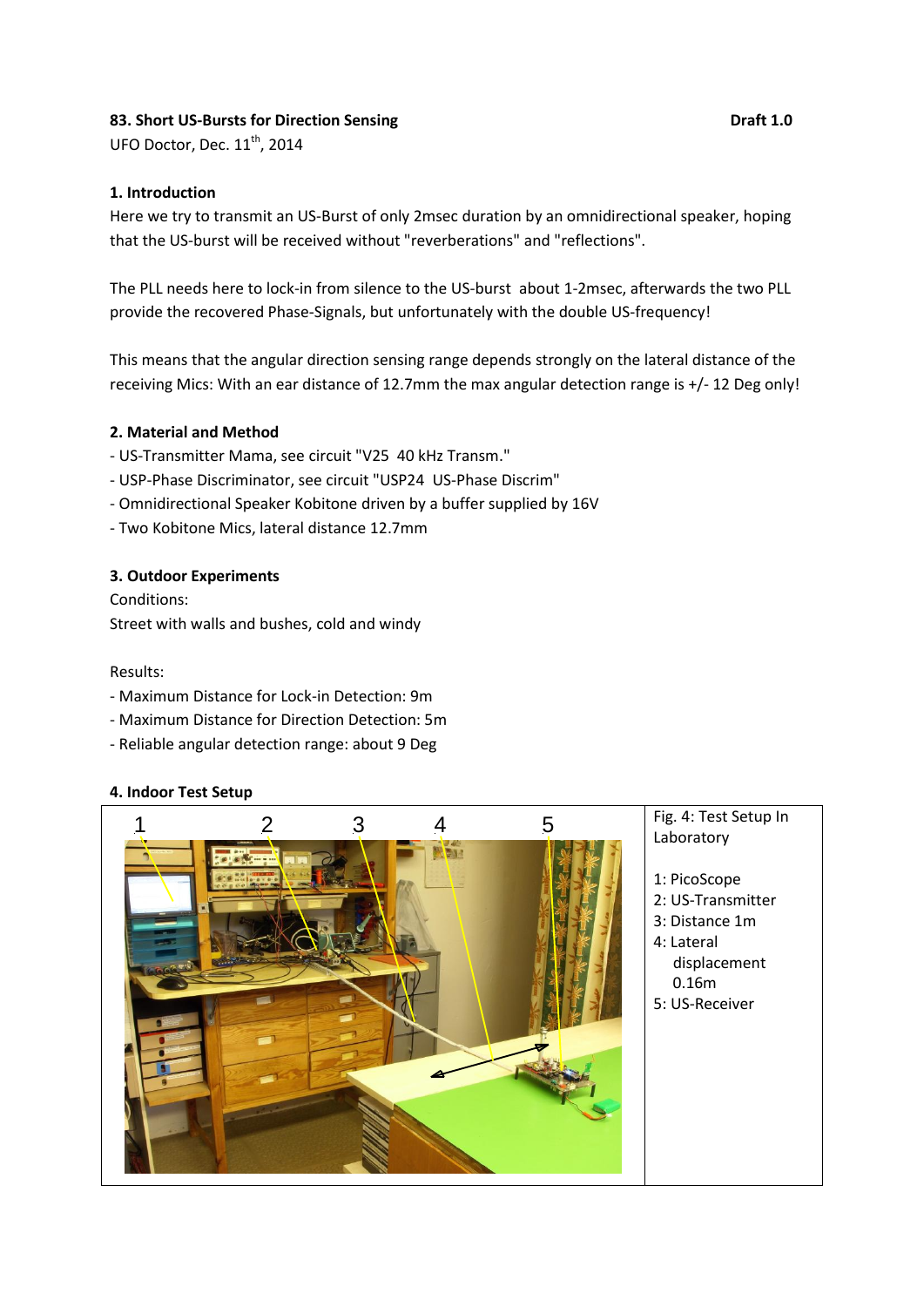# **5. Indoor Results**

#### 5.1. Overview



#### 5.2. Details

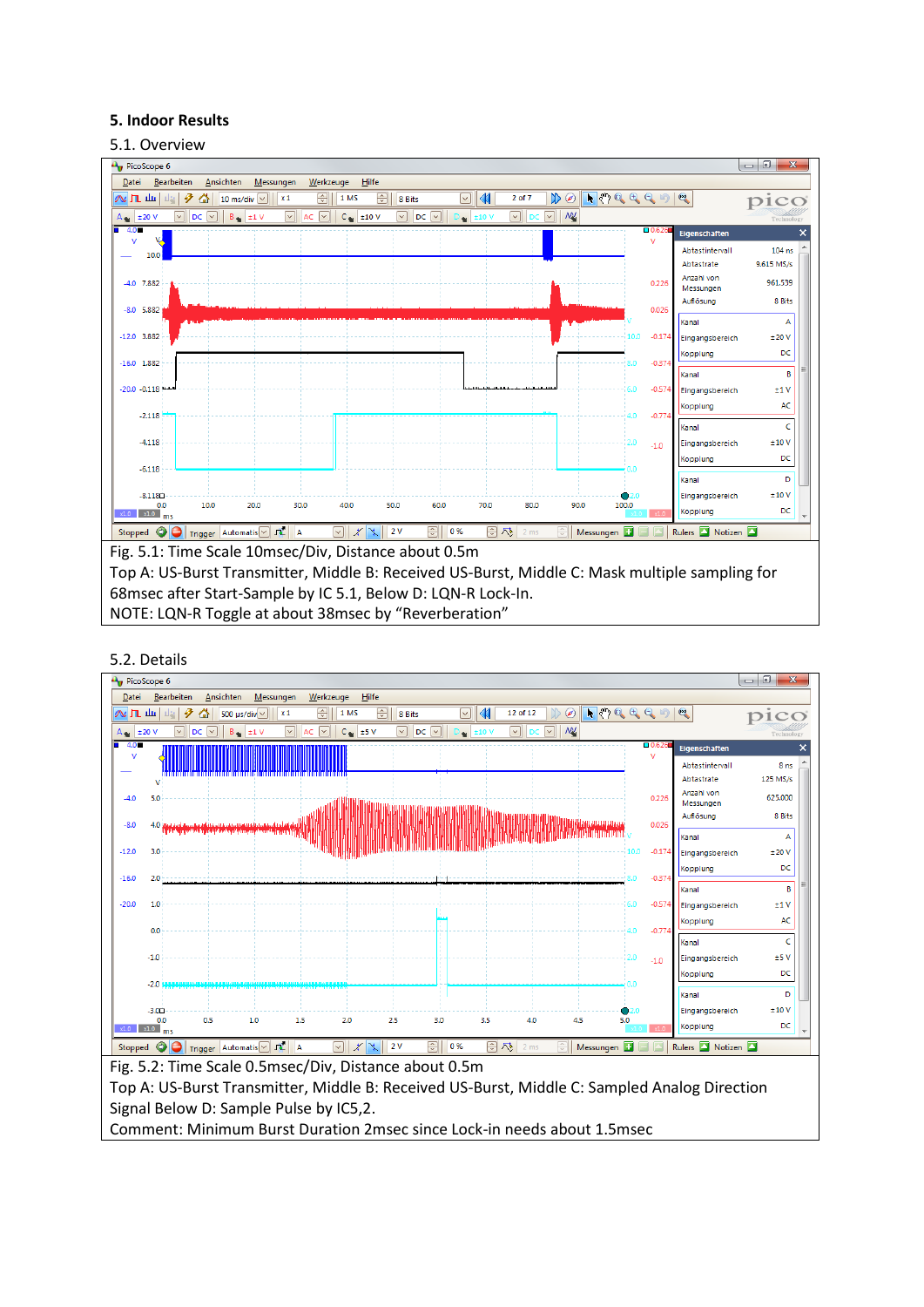# **6. Direction Sensitivity**

Time Scale 20usec/Div, Ear distance: 12.7mm, US-Frequency 40kHz, US-Wavelength 8.25mm Transmission Distance 1m, Lateral Displacement 0.16m =Angle +/-9 Degree Recording triggered by Sample Clock:

Top A: Recovered Phase Signal, 2\*fo!; Middle B: Digital Direction Signal Middle C: Sampled Analog Signal; Below D: Sample-Hold Clock

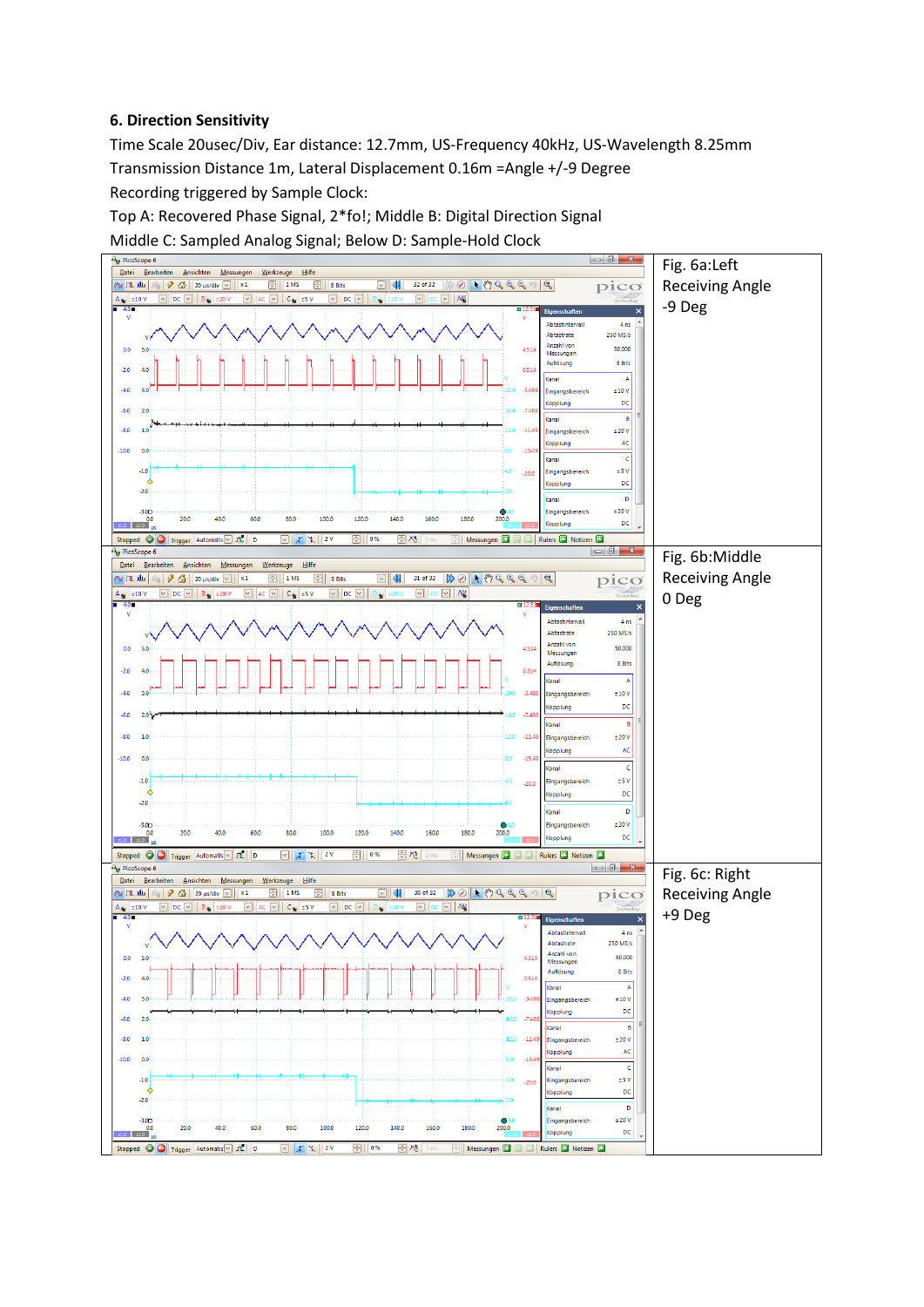# **7. Circuits**